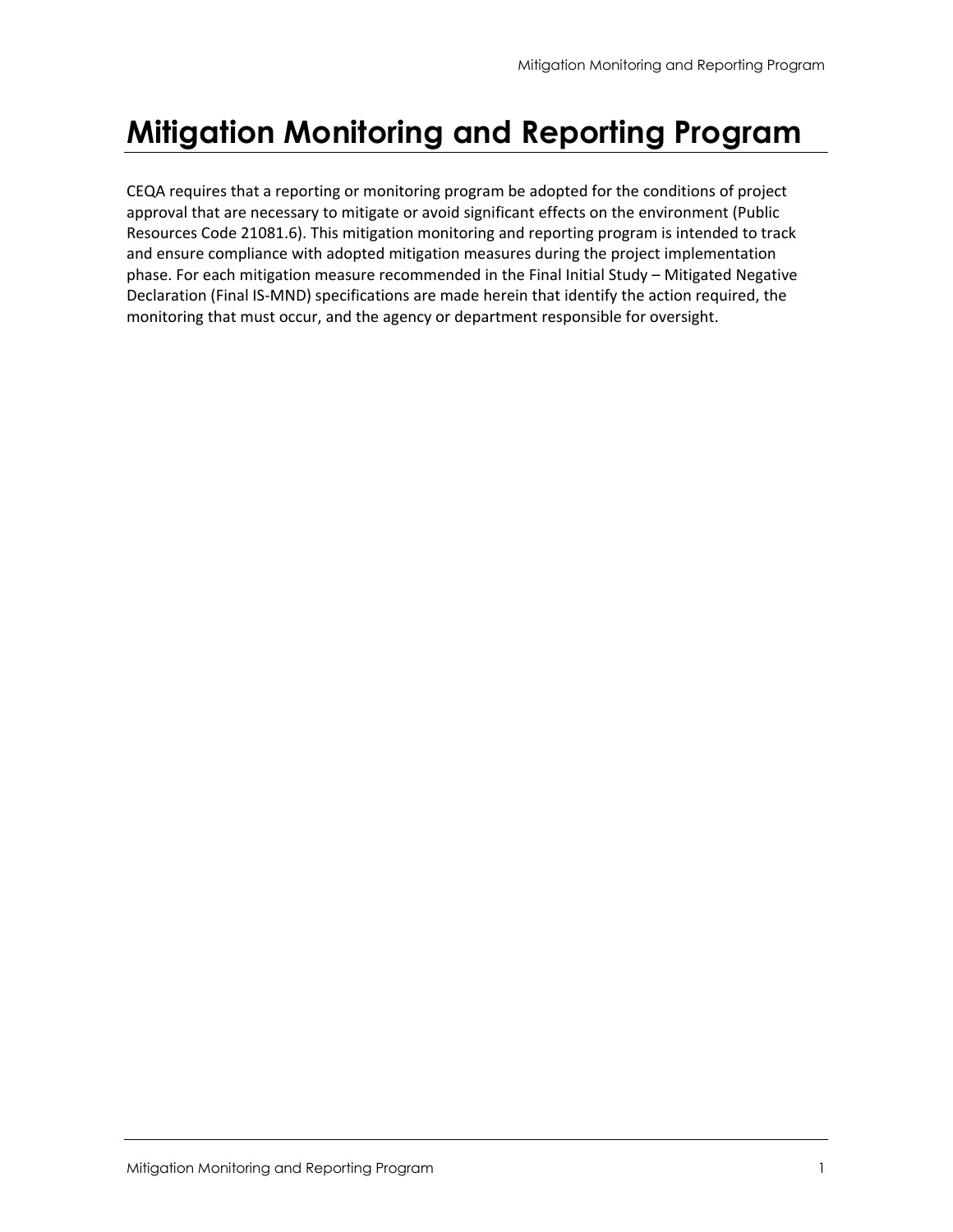| <b>Mitigation Measure/</b><br><b>Condition of Approval</b>                                                                                                                                                                                                                                                                                                                                                                                                                                                                                                                                                                                                                                                                                                                                                                                                                                                                                                                                                                                                                                                                                                                                                                                                                                                                                                                                                                                                                    | <b>Action Required</b>                                                                                                                                                                                                                                                                                                                                                                                                                                                                                                            | <b>Monitoring Timing</b>                                                   | Monitoring<br>Frequency                                   | Responsible<br>Agency                                                                                                                                 | Com-<br>pliance<br>Verifi-<br>cation<br><b>Initial</b> | Com-<br>pliance<br>Verifi-<br>cation<br>Date | Com-<br>pliance<br>Verifi-<br>cation<br><b>Comments</b> |
|-------------------------------------------------------------------------------------------------------------------------------------------------------------------------------------------------------------------------------------------------------------------------------------------------------------------------------------------------------------------------------------------------------------------------------------------------------------------------------------------------------------------------------------------------------------------------------------------------------------------------------------------------------------------------------------------------------------------------------------------------------------------------------------------------------------------------------------------------------------------------------------------------------------------------------------------------------------------------------------------------------------------------------------------------------------------------------------------------------------------------------------------------------------------------------------------------------------------------------------------------------------------------------------------------------------------------------------------------------------------------------------------------------------------------------------------------------------------------------|-----------------------------------------------------------------------------------------------------------------------------------------------------------------------------------------------------------------------------------------------------------------------------------------------------------------------------------------------------------------------------------------------------------------------------------------------------------------------------------------------------------------------------------|----------------------------------------------------------------------------|-----------------------------------------------------------|-------------------------------------------------------------------------------------------------------------------------------------------------------|--------------------------------------------------------|----------------------------------------------|---------------------------------------------------------|
| <b>Air Quality</b>                                                                                                                                                                                                                                                                                                                                                                                                                                                                                                                                                                                                                                                                                                                                                                                                                                                                                                                                                                                                                                                                                                                                                                                                                                                                                                                                                                                                                                                            |                                                                                                                                                                                                                                                                                                                                                                                                                                                                                                                                   |                                                                            |                                                           |                                                                                                                                                       |                                                        |                                              |                                                         |
| AQ-1: Fugitive Dust Control Best Management Practices (BMPs)                                                                                                                                                                                                                                                                                                                                                                                                                                                                                                                                                                                                                                                                                                                                                                                                                                                                                                                                                                                                                                                                                                                                                                                                                                                                                                                                                                                                                  |                                                                                                                                                                                                                                                                                                                                                                                                                                                                                                                                   |                                                                            |                                                           |                                                                                                                                                       |                                                        |                                              |                                                         |
| The construction contractor(s) shall implement<br>fugitive dust control BMPs during site preparation<br>and grading activities, as recommended by the<br><b>BAAQMD:</b><br>All exposed surfaces (e.g., parking areas,<br>staging areas, soil piles, graded areas, and<br>unpaved access roads) shall be watered two<br>times daily.<br>All haul trucks transporting soil, sand, or<br>$\blacksquare$<br>other loose material off-site shall be covered.<br>All visible mud or dirt track-out onto adjacent<br>public roads shall be removed using wet<br>power vacuum street sweepers at least once<br>per day. The use of dry power sweeping is<br>prohibited.<br>All vehicle speeds on unpaved roads shall be<br>$\blacksquare$<br>limited to 15 miles per hour.<br>All roadways, driveways, and sidewalks to be<br>٠<br>paved shall be completed as soon as possible.<br>Idling times shall be minimized either by<br>shutting equipment off when not in use or<br>reducing the maximum idling time to five<br>minutes (as required by the California<br>airborne toxics control measure Title 13,<br>Section 2485 of California Code of<br>Regulations). Clear signage shall be provided<br>for construction workers at all access points.<br>All construction equipment shall be<br>٠<br>maintained and properly tuned in accordance<br>with manufacturer's specifications. All<br>equipment shall be checked by a certified<br>mechanic and determined to be running in | Implement fugitive dust control<br>٠<br>measures<br>п<br>Water exposed surfaces two times a<br>day<br>$\blacksquare$<br>Cover haul trucks<br>$\blacksquare$<br>Remove mud or dirt track-out on<br>adjacent public roads<br>$\blacksquare$<br>Limit speeds to 15 miles per hour<br>Pave roadways, driveways and<br>٠<br>sidewalks as soon as possible<br>Minimize idling times<br>٠<br>٠<br>Maintain construction equipment<br>$\blacksquare$<br>Post sign with contact information,<br>and respond to concerns within 48<br>hours | Review of<br>construction<br>monitoring activities<br>during construction. | Periodically<br>throughout<br>constructio<br>n activities | City of San<br>Pablo<br>Community<br>and<br>Economic<br>Development<br>Department<br>- Planning<br>Division and<br>On-site<br>Construction<br>Manager |                                                        |                                              |                                                         |
| proper condition prior to operation.<br>A publicly visible sign with the telephone<br>number and person to contact at the City of                                                                                                                                                                                                                                                                                                                                                                                                                                                                                                                                                                                                                                                                                                                                                                                                                                                                                                                                                                                                                                                                                                                                                                                                                                                                                                                                             |                                                                                                                                                                                                                                                                                                                                                                                                                                                                                                                                   |                                                                            |                                                           |                                                                                                                                                       |                                                        |                                              |                                                         |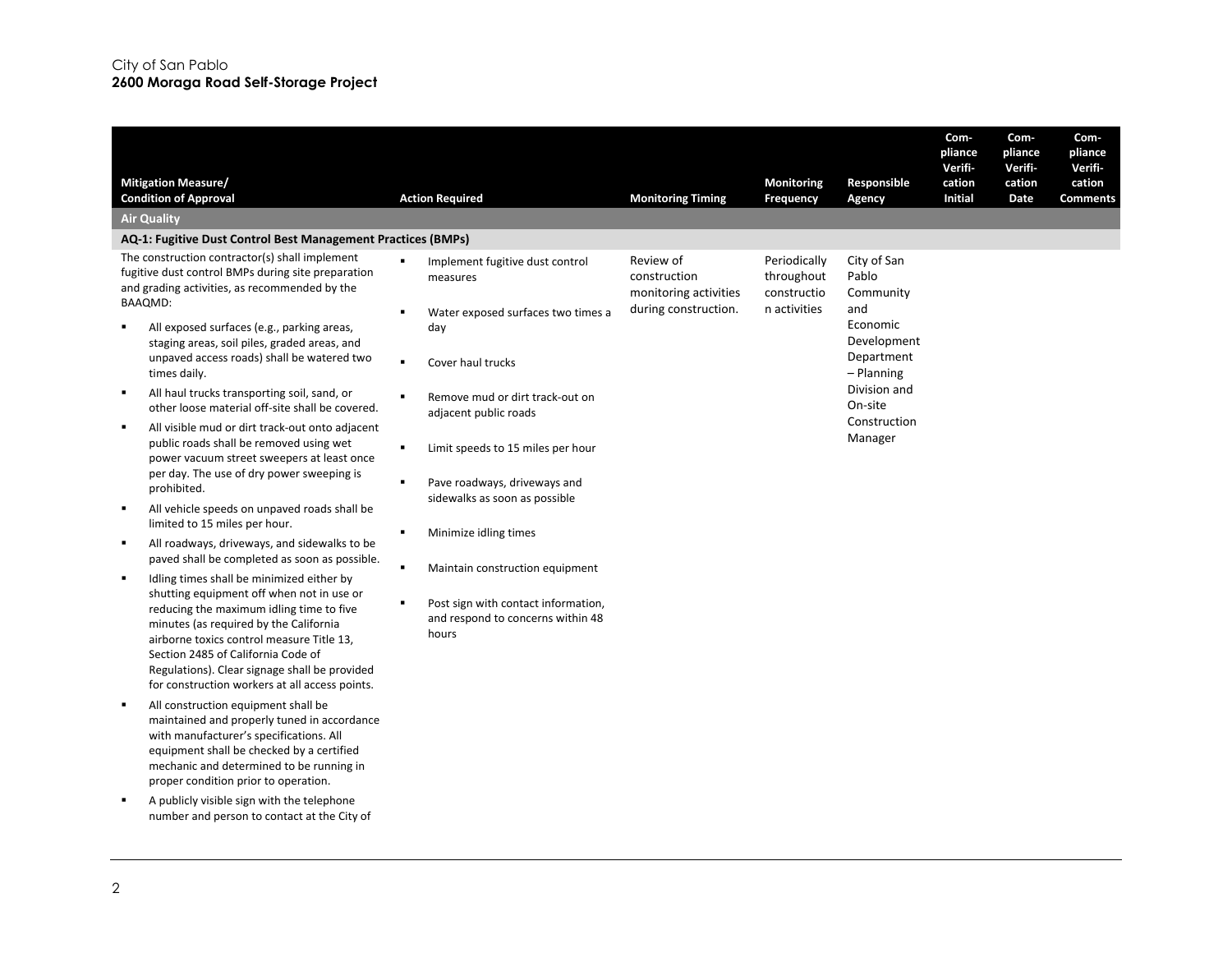| <b>Mitigation Measure/</b><br><b>Condition of Approval</b>                                                                                                                                                                                  | <b>Action Required</b> | <b>Monitoring Timing</b> | <b>Monitoring</b><br><b>Frequency</b> | Responsible<br>Agency | Com-<br>pliance<br><b>Verifi</b><br>cation<br><b>Initial</b> | Com-<br>pliance<br><b>Verifi</b><br>cation<br>Date | Com-<br>pliance<br>Verifi-<br>cation<br><b>Comments</b> |
|---------------------------------------------------------------------------------------------------------------------------------------------------------------------------------------------------------------------------------------------|------------------------|--------------------------|---------------------------------------|-----------------------|--------------------------------------------------------------|----------------------------------------------------|---------------------------------------------------------|
| San Pablo regarding dust complaints shall be<br>posted. This person shall respond and take<br>corrective action within 48 hours. The<br>BAAQMD's phone number shall also be visible<br>to ensure compliance with applicable<br>regulations. |                        |                          |                                       |                       |                                                              |                                                    |                                                         |
| The City shall confirm that BMPs are<br>implemented during site preparation and<br>grading activities through spot checks during<br>construction.                                                                                           |                        |                          |                                       |                       |                                                              |                                                    |                                                         |

## **Biological Resources**

### **BIO‐1: Nesting Birds**

- $\blacksquare$  Project construction shall be conducted outside of the nesting season to the extent feasible (September 1 to January 31). If vegetation removal or initial ground‐ disturbing activities are conducted during the nesting season, <sup>a</sup> qualified biologist shall conduct a pre‐construction nesting bird survey no more than 14 days prior to vegetation removal or initial ground disturbance. Nesting habitat may include grasslands, shrubs, trees, snags and open ground. The survey shall include all potential nesting habitat in the project site and within 300 feet of the proposed project grading boundaries to identify the location and status of any nests that could potentially be affected by project activities.
- $\blacksquare$ **If active nests are found within project impact** areas or close enough to these areas to affect breeding success, the biologist shall establish a work exclusion zone around each nest that shall be followed by the contractor. Established exclusion zones shall remain in place until all young in the nest have fledged or the nest otherwise becomes inactive (e.g., due to predation). Appropriate exclusion

Limit all initial ground disturbing activities, including tree removal, to the time period between September 1 and January 31.

A qualified biologist shall prepare <sup>a</sup> pre‐construction surveys if initial site disturbance cannot be conducted during the time specified above. The project proponent shall record the results of protective measures to document compliance with applicable state and federal laws and CDFWrequirements pertaining to protection of native birds.

Monitor ground disturbing activities schedule prior to construction. Review pre‐ construction survey no more than two weeks prior to construction Review record of protective measures upon notice of located active bird Once

nests.

 City of San PabloCommunity andEconomicDevelopment Department – Planning Division and On‐siteConstructionManager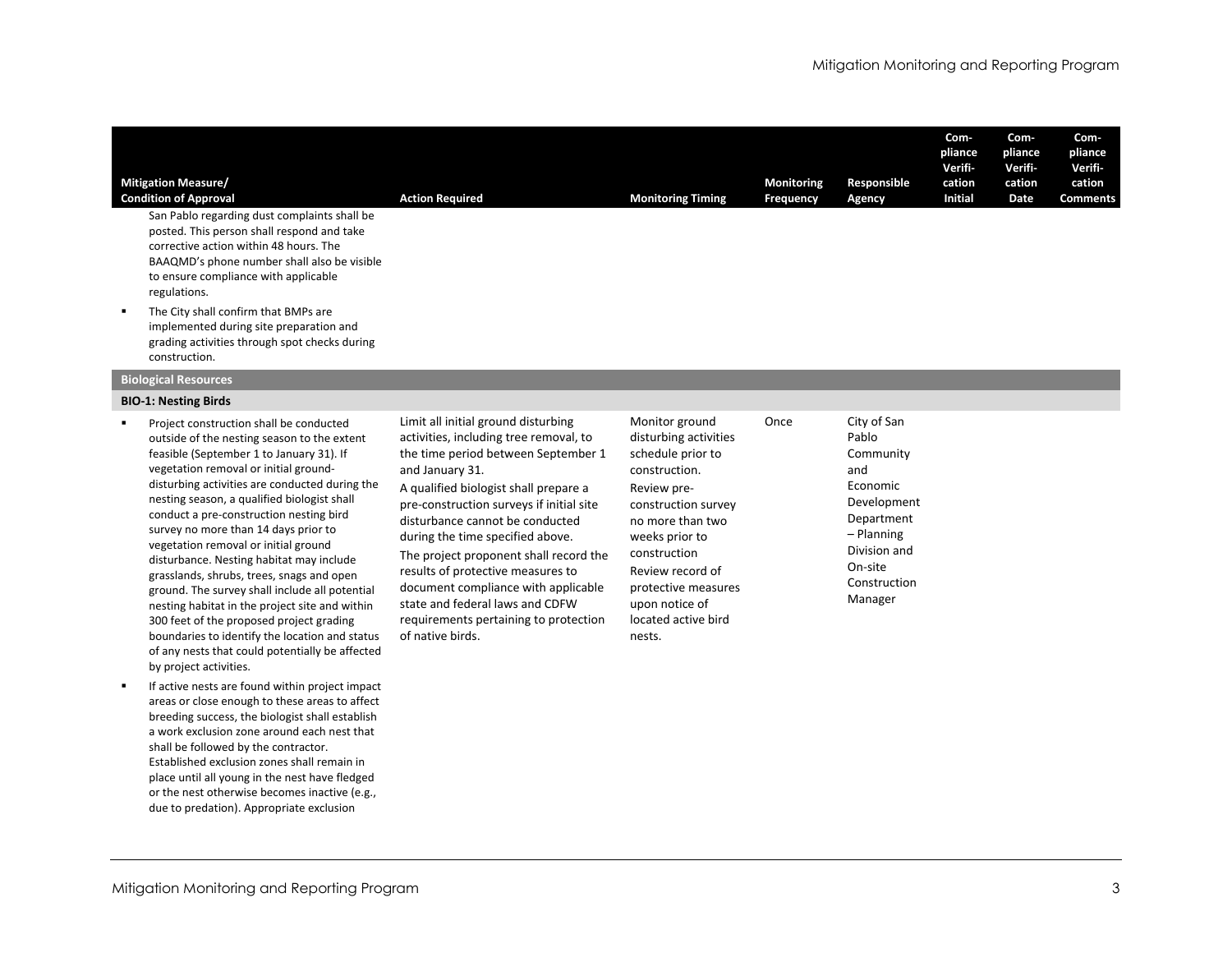| <b>Mitigation Measure/</b><br><b>Condition of Approval</b> | <b>Action Required</b> | <b>Monitoring Timing</b> | <b>Monitoring</b><br><b>Frequency</b> | Responsible<br>Agency | Com-<br>pliance<br>Verifi-<br>cation<br><b>Initial</b> | Com-<br>pliance<br>Verifi-<br>cation<br>Date | Com-<br>pliance<br>Verifi-<br>cation<br><b>Comments</b> |
|------------------------------------------------------------|------------------------|--------------------------|---------------------------------------|-----------------------|--------------------------------------------------------|----------------------------------------------|---------------------------------------------------------|
| zone sizes vary dependent upon bird species,               |                        |                          |                                       |                       |                                                        |                                              |                                                         |
| nest location, existing visual buffers, ambient            |                        |                          |                                       |                       |                                                        |                                              |                                                         |
| sound levels, and other factors; an exclusion              |                        |                          |                                       |                       |                                                        |                                              |                                                         |
| zone radius may be as small as 25 feet (for                |                        |                          |                                       |                       |                                                        |                                              |                                                         |
| common, disturbance-adapted species) or as                 |                        |                          |                                       |                       |                                                        |                                              |                                                         |
| large as 300 feet or more for raptors.                     |                        |                          |                                       |                       |                                                        |                                              |                                                         |
| Exclusion zone size may also be reduced from               |                        |                          |                                       |                       |                                                        |                                              |                                                         |
| established levels if supported with nest                  |                        |                          |                                       |                       |                                                        |                                              |                                                         |
| monitoring by a qualified biologist indicating             |                        |                          |                                       |                       |                                                        |                                              |                                                         |
| that work activities outside the reduced                   |                        |                          |                                       |                       |                                                        |                                              |                                                         |
| radius would not adversely impact the nest.                |                        |                          |                                       |                       |                                                        |                                              |                                                         |
| Cultured Desertimes                                        |                        |                          |                                       |                       |                                                        |                                              |                                                         |

#### **Cultural Resources**

### **CUL‐1: Archaeological and Tribal Construction Monitoring**

A professionally qualified archaeologist<sup>1</sup> and tribal representative shall monitor ground‐ disturbing construction conducted during project implementation. The monitors shall observe ground‐disturbing construction to identify potential archaeological deposits and avoid or limit damage to such deposits. The monitors shall have the discretion to reduce the intensity of monitoring, or suspend such monitoring, if field conditions clearly indicate that no potential intact archaeological deposits could be encountered. Should an intact archaeological deposit be identified, the monitors shall be empowered to temporarily halt construction in the vicinity of the find. The archaeologist shall, in consultation with the tribal representative and City, evaluate the eligibility of the deposit for eligibility for inclusion in the California Register of Historical Resources. If the deposit is so eligible, the project shall attempt to feasibly avoid damage to the deposit (e.g., redesign or capping). If

An archaeologist meeting the Secretary of Interior's Professional Qualifications Standards for archaeology shall monitor all ground disturbing activities within the project site. In the event that cultural artifacts are encountered during project construction, all work in the vicinity of the find will be halted until such time as the find is evaluated by <sup>a</sup> qualified archaeologist and <sup>a</sup> report of the find of any resource evaluation and/or data recovery efforts shall be submitted to the Northwest Information Center in Rohnert Park as a condition for access to its archives.

Review of constructionmonitoring activities during construction. Periodically throughout constructio n activities.

Pablo Community andEconomic Development Department – Planning Division and On‐siteConstructionManager

City of San

<sup>1</sup> The archaeologist must meet the Secretary of the Interior's *Professional Qualifications Standards* for archeology (36 CFR Part 61).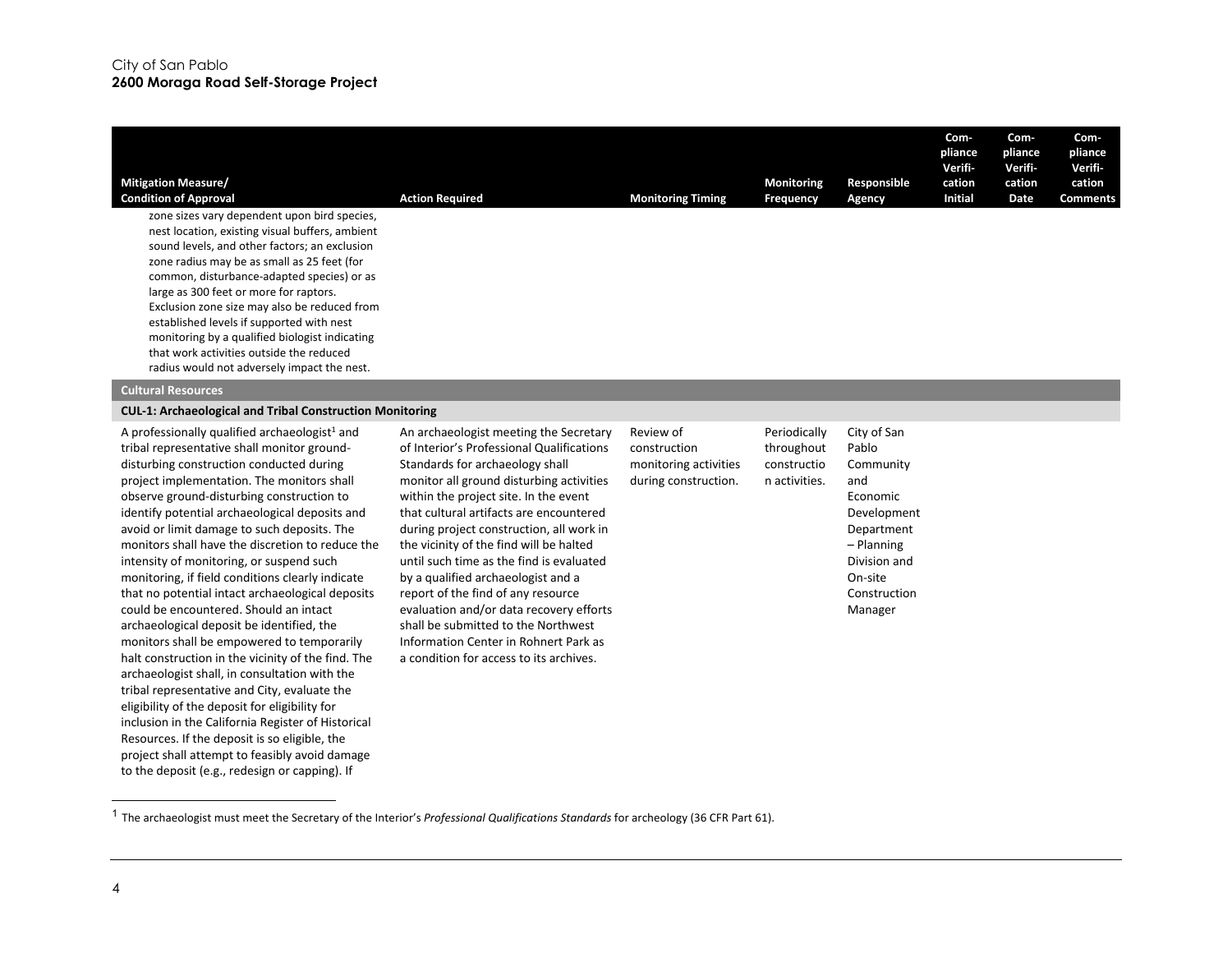| <b>Mitigation Measure/</b><br><b>Condition of Approval</b>                                                                                                                                                                                                                                                                                                                                                                                                                                                                                                                                                                                                                                                     | <b>Action Required</b>                                                                                                                                                                                                                                                                                   | <b>Monitoring Timing</b>                                                                                                                                                        | <b>Monitoring</b><br><b>Frequency</b> | Responsible<br>Agency                                                                                                                                 | Com-<br>pliance<br>Verifi-<br>cation<br><b>Initial</b> | Com-<br>pliance<br>Verifi-<br>cation<br>Date | Com-<br>pliance<br>Verifi-<br>cation<br><b>Comments</b> |
|----------------------------------------------------------------------------------------------------------------------------------------------------------------------------------------------------------------------------------------------------------------------------------------------------------------------------------------------------------------------------------------------------------------------------------------------------------------------------------------------------------------------------------------------------------------------------------------------------------------------------------------------------------------------------------------------------------------|----------------------------------------------------------------------------------------------------------------------------------------------------------------------------------------------------------------------------------------------------------------------------------------------------------|---------------------------------------------------------------------------------------------------------------------------------------------------------------------------------|---------------------------------------|-------------------------------------------------------------------------------------------------------------------------------------------------------|--------------------------------------------------------|----------------------------------------------|---------------------------------------------------------|
| avoidance is not feasible, the archaeologist<br>shall, in consultation with the tribal<br>representative and City, develop and implement<br>a plan to recover the scientifically consequential<br>data represented by the deposit in a manner<br>respectful of tribal concerns. A report of the<br>finds of any resource evaluation and/or data<br>recovery efforts shall be submitted to the<br>Northwest Information Center in Rohnert Park<br>as a condition for access to its archives.                                                                                                                                                                                                                    |                                                                                                                                                                                                                                                                                                          |                                                                                                                                                                                 |                                       |                                                                                                                                                       |                                                        |                                              |                                                         |
| <b>Geology and Soils</b>                                                                                                                                                                                                                                                                                                                                                                                                                                                                                                                                                                                                                                                                                       |                                                                                                                                                                                                                                                                                                          |                                                                                                                                                                                 |                                       |                                                                                                                                                       |                                                        |                                              |                                                         |
| <b>GEO-1: Structure Foundations</b>                                                                                                                                                                                                                                                                                                                                                                                                                                                                                                                                                                                                                                                                            |                                                                                                                                                                                                                                                                                                          |                                                                                                                                                                                 |                                       |                                                                                                                                                       |                                                        |                                              |                                                         |
| The project contractor shall construct<br>foundations that consist of reinforced-concrete<br>mat slabs. The bottom of the mats shall be at<br>least 12-inches below the lowest adjacent<br>grade, and the mats shall be at least 18-inches<br>thick. The area for mats shall be cleared of<br>appropriate foundation elements, slabs, and<br>utilities from previous development, and these<br>materials shall be removed from the site. The<br>mats shall be designed in conformance with the<br>geotechnical investigation recommendations for<br>building foundations and a qualified<br>geotechnical professional shall be onsite during<br>foundation construction to oversee design and<br>construction. | The project contractor shall construct<br>foundations that consist of reinforced<br>concrete mat slabs designed in<br>conformance with the geotechnical<br>investigation recommendations and<br>the oversight of a qualified<br>geotechnical professional.                                               | Review final project<br>plans for required<br>components prior to<br>issuance of a grading<br>or building permit<br>and during<br>foundation<br>construction of the<br>project. | Once                                  | City of San<br>Pablo<br>Community<br>and<br>Economic<br>Development<br>Department<br>- Planning<br>Division and<br>On-site<br>Construction<br>Manager |                                                        |                                              |                                                         |
| <b>GEO-2: Soil Mat</b>                                                                                                                                                                                                                                                                                                                                                                                                                                                                                                                                                                                                                                                                                         |                                                                                                                                                                                                                                                                                                          |                                                                                                                                                                                 |                                       |                                                                                                                                                       |                                                        |                                              |                                                         |
| Prior to issuance of a building permit, the<br>project applicant shall submit plans showing use<br>of relatively stiff foundations and shall conduct<br>ground improvement measures to reduce risk of<br>damage to structures and differential<br>settlements of soils. Building foundations shall<br>be constructed of continuous, reinforced-<br>concrete, mat-slab foundations. A qualified                                                                                                                                                                                                                                                                                                                 | The project applicant shall submit<br>plans for review showing use of<br>relatively stiff soil mat foundations and<br>ground improvement measures.<br>The project contractor, with the<br>oversight of a geotechnical<br>professional, shall construct soil mat<br>foundations with geo-grid reinforcing | Prior to the issuance<br>of building permits<br>and during<br>foundation<br>construction of the<br>project.                                                                     | Once                                  | City of San<br>Pablo<br>Community<br>and<br>Economic<br>Development<br>Department<br>- Planning                                                       |                                                        |                                              |                                                         |

foundations with geo‐grid reinforcing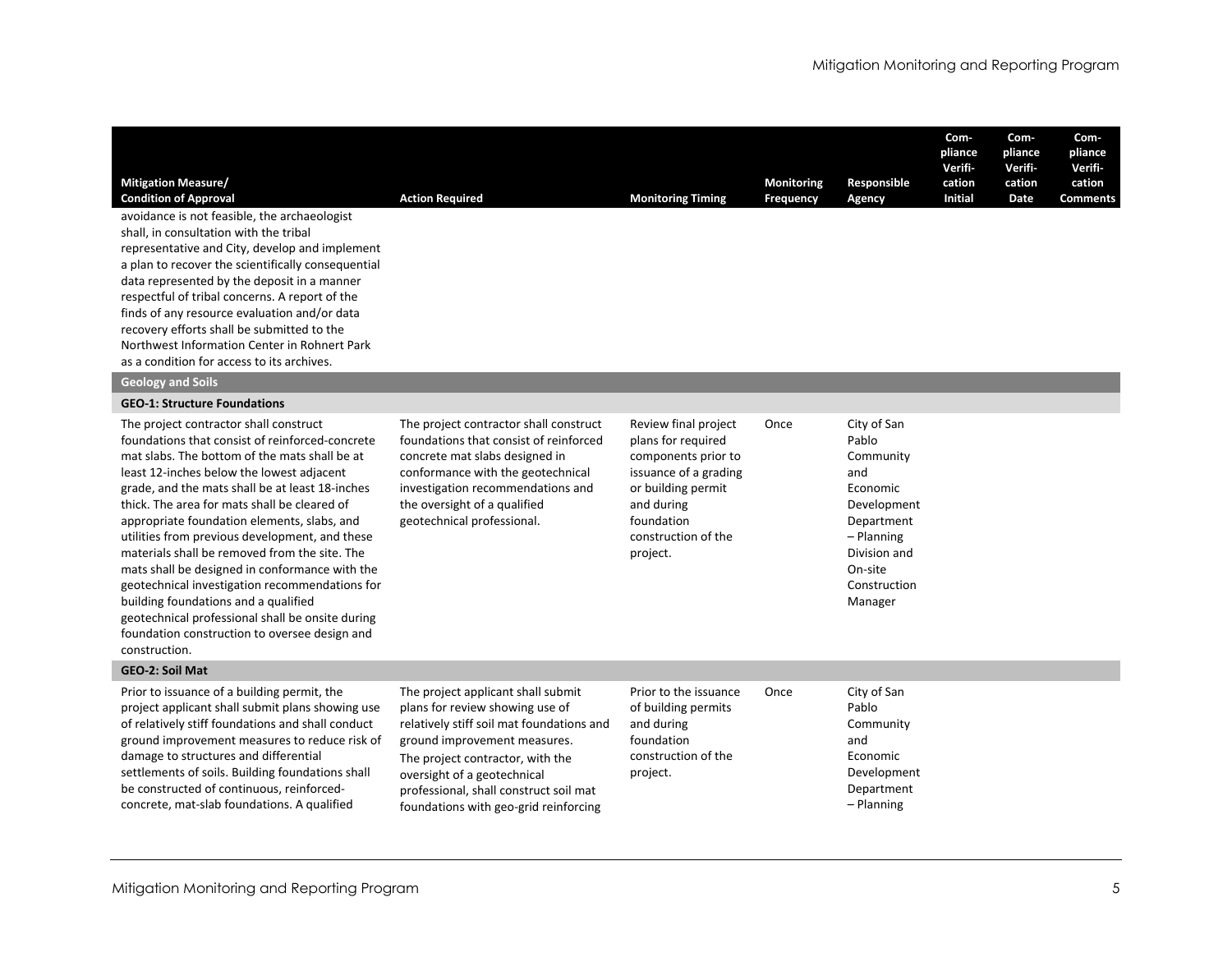| <b>Mitigation Measure/</b><br><b>Condition of Approval</b><br>geotechnical professional shall be on site to<br>oversee construction of the soil mat. The<br>applicant's construction contractor(s) shall<br>construct a thick soil mat beneath the site to<br>span across potential fault ruptures and other<br>geologic/geotechnical hazards. The soil mat<br>shall be constructed with geo-grid reinforcing<br>with compacted on-site soil or several lifts of<br>lime-treated on-site soil.<br>A geo-grid reinforced soil mat shall be<br>constructed underneath structures and span<br>across localized areas of soft/loose soils, and<br>areas of liquefaction-induced settlement. The<br>site shall be over-excavated by approximately 6 | <b>Action Required</b><br>with compacted on-site soil or several<br>lifts of lime-treated on-site soil. | <b>Monitoring Timing</b> | Monitoring<br>Frequency | Responsible<br>Agency<br>Division and<br>On-site<br>Construction<br>Manager | Com-<br>pliance<br><b>Verifi</b><br>cation<br><b>Initial</b> | Com-<br>pliance<br>Verifi-<br>cation<br>Date | Com-<br>pliance<br>Verifi-<br>cation<br><b>Comments</b> |
|------------------------------------------------------------------------------------------------------------------------------------------------------------------------------------------------------------------------------------------------------------------------------------------------------------------------------------------------------------------------------------------------------------------------------------------------------------------------------------------------------------------------------------------------------------------------------------------------------------------------------------------------------------------------------------------------------------------------------------------------|---------------------------------------------------------------------------------------------------------|--------------------------|-------------------------|-----------------------------------------------------------------------------|--------------------------------------------------------------|----------------------------------------------|---------------------------------------------------------|
| and shall be placed at 6 feet and 3 feet below<br>grade. The soil at the base of the over<br>excavation shall first be scarified by 6 inches and<br>then recompacted prior to the placement of the<br>first geo-grid. The top geo-grid layer shall be<br>placed to allow for utility trenching.<br><b>OR</b><br>A lime-treated soil mat shall be constructed by<br>chemically treating the onsite clay soils with<br>high-calcium quicklime. The lime treatment shall<br>encompass the entire developed site and<br>extend 10-feet laterally beyond any building<br>footprint and/or pavement. Soil mat<br>construction shall include the treatment of the<br>top 5 five feet of soils with 5 percent (by weight)                              |                                                                                                         |                          |                         |                                                                             |                                                              |                                              |                                                         |
| high-calcium quicklime. The soil and lime<br>mixture shall be combined in 18-inch maximum<br>lifts. Additionally, a detailed treatment program                                                                                                                                                                                                                                                                                                                                                                                                                                                                                                                                                                                                 |                                                                                                         |                          |                         |                                                                             |                                                              |                                              |                                                         |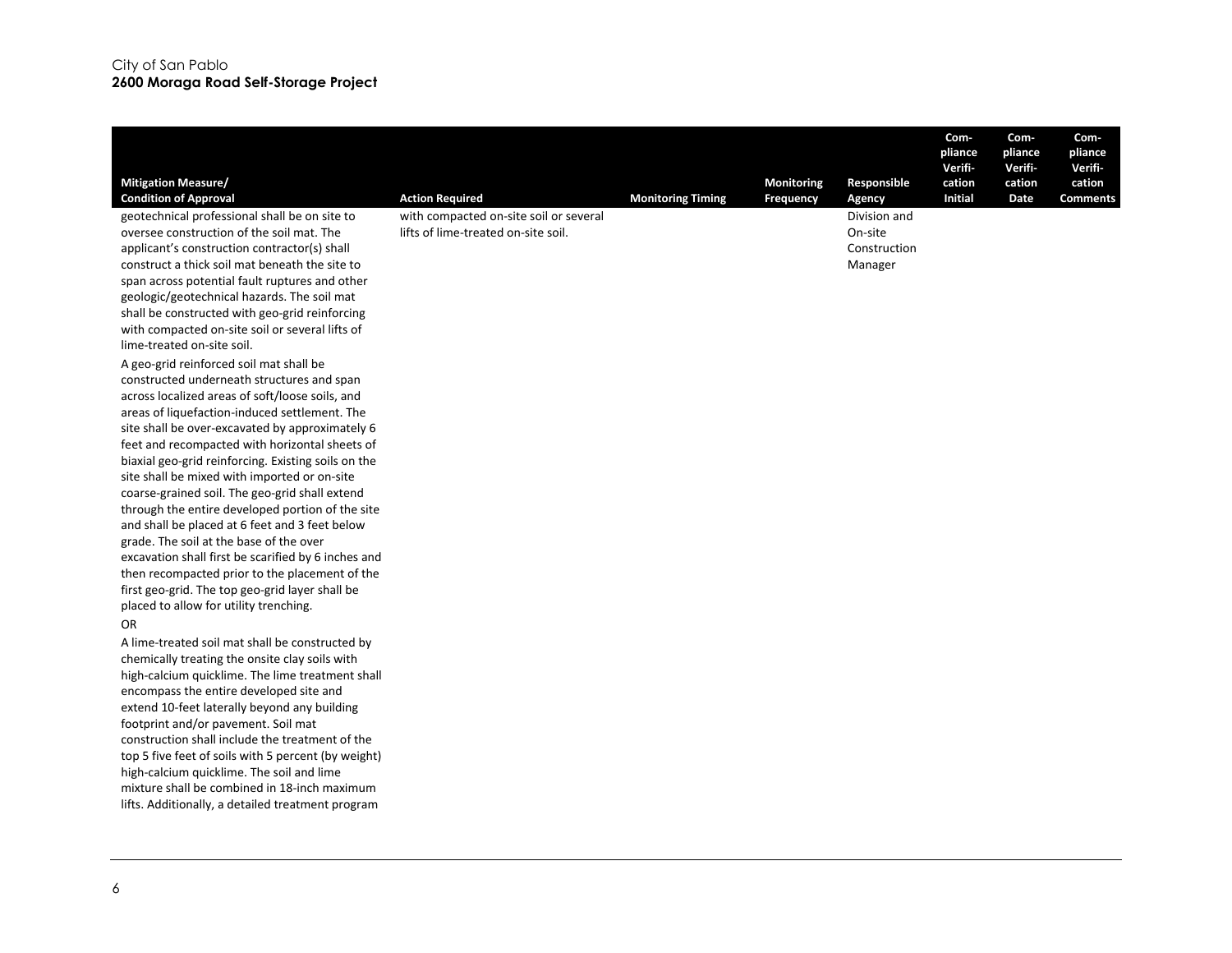| <b>Mitigation Measure/</b><br><b>Condition of Approval</b><br>designed by a qualified geotechnical engineer<br>shall be implemented, using site soil samples<br>and laboratory testing to develop optimum lime                                                                                                                                                                                                                                                                                                                                                                                                                                                                                                                                                                                                                                                                                                                                                                                                                                                                                                                                                                                                                                                                                                                                                                                                                                                 | <b>Action Required</b>                                                                                                                                                                                                                                                                                                                     | <b>Monitoring Timing</b>                                                                                     | <b>Monitoring</b><br>Frequency | Responsible<br>Agency                                                                                                                                   | Com-<br>pliance<br>Verifi-<br>cation<br><b>Initial</b> | Com-<br>pliance<br>Verifi-<br>cation<br>Date | Com-<br>pliance<br>Verifi-<br>cation<br><b>Comments</b> |
|----------------------------------------------------------------------------------------------------------------------------------------------------------------------------------------------------------------------------------------------------------------------------------------------------------------------------------------------------------------------------------------------------------------------------------------------------------------------------------------------------------------------------------------------------------------------------------------------------------------------------------------------------------------------------------------------------------------------------------------------------------------------------------------------------------------------------------------------------------------------------------------------------------------------------------------------------------------------------------------------------------------------------------------------------------------------------------------------------------------------------------------------------------------------------------------------------------------------------------------------------------------------------------------------------------------------------------------------------------------------------------------------------------------------------------------------------------------|--------------------------------------------------------------------------------------------------------------------------------------------------------------------------------------------------------------------------------------------------------------------------------------------------------------------------------------------|--------------------------------------------------------------------------------------------------------------|--------------------------------|---------------------------------------------------------------------------------------------------------------------------------------------------------|--------------------------------------------------------|----------------------------------------------|---------------------------------------------------------|
| and moisture contents.<br><b>GEO-3: Fill and Compaction</b>                                                                                                                                                                                                                                                                                                                                                                                                                                                                                                                                                                                                                                                                                                                                                                                                                                                                                                                                                                                                                                                                                                                                                                                                                                                                                                                                                                                                    |                                                                                                                                                                                                                                                                                                                                            |                                                                                                              |                                |                                                                                                                                                         |                                                        |                                              |                                                         |
| To reduce risks associated with expansive soils,<br>the project contractor shall place fill materials in<br>a manner that minimizes lenses, pockets,<br>and/or layers of materials that differ<br>substantially in texture or gradation from<br>surrounding fill materials underneath buildings<br>and exterior flatwork. The soils shall be<br>compacted and spread in uniform layers not to<br>exceed 8 to 10 inches in loose thickness prior to<br>compaction. Fill layers shall be constructed such<br>that the surface of each layer is nearly level.<br>General fill material shall be moisture<br>conditioned, as necessary, to between 3 and 5<br>points over optimum moisture content and<br>compacted in accordance with ASTM D1557-<br>Latest Edition compaction calculations. Exterior<br>slabs-on-grade shall be supported on a<br>minimum of 18-inch-thick layer of non-<br>expansive fill. To prevent soils from lifting on<br>the outside edge of the slab-on-grade section,<br>where exterior flatwork abuts lawn or landscape<br>areas, a continuous, deepened curb or other<br>vertical moisture cutoff shall be provided at the<br>perimeter of the exterior slabs that extend at<br>least 24 inches below grade. Exterior slabs shall<br>also be structurally separate from foundations.<br>The City shall review and approve the<br>engineered fill plans prior to issuance of grading<br>permits. A qualified geotechnical professional | The project applicant shall submit<br>engineered fill plans prior to issuance<br>of grading permits.<br>The project contractor, under the<br>oversight of a geotechnical<br>professional, shall place fill materials in<br>compliance with the design,<br>specifications, and recommendations<br>listed in the geotechnical investigation. | Prior to the issuance<br>of grading permits<br>and during cut and<br>fill activities on the<br>project site. | Once                           | City of San<br>Pablo<br>Community<br>and<br>Economic<br>Development<br>Department<br>$-$ Planning<br>Division and<br>On-site<br>Construction<br>Manager |                                                        |                                              |                                                         |

shall be onsite during fill and compaction operations to observe and test fill materials. The

geotechnical professional shall observe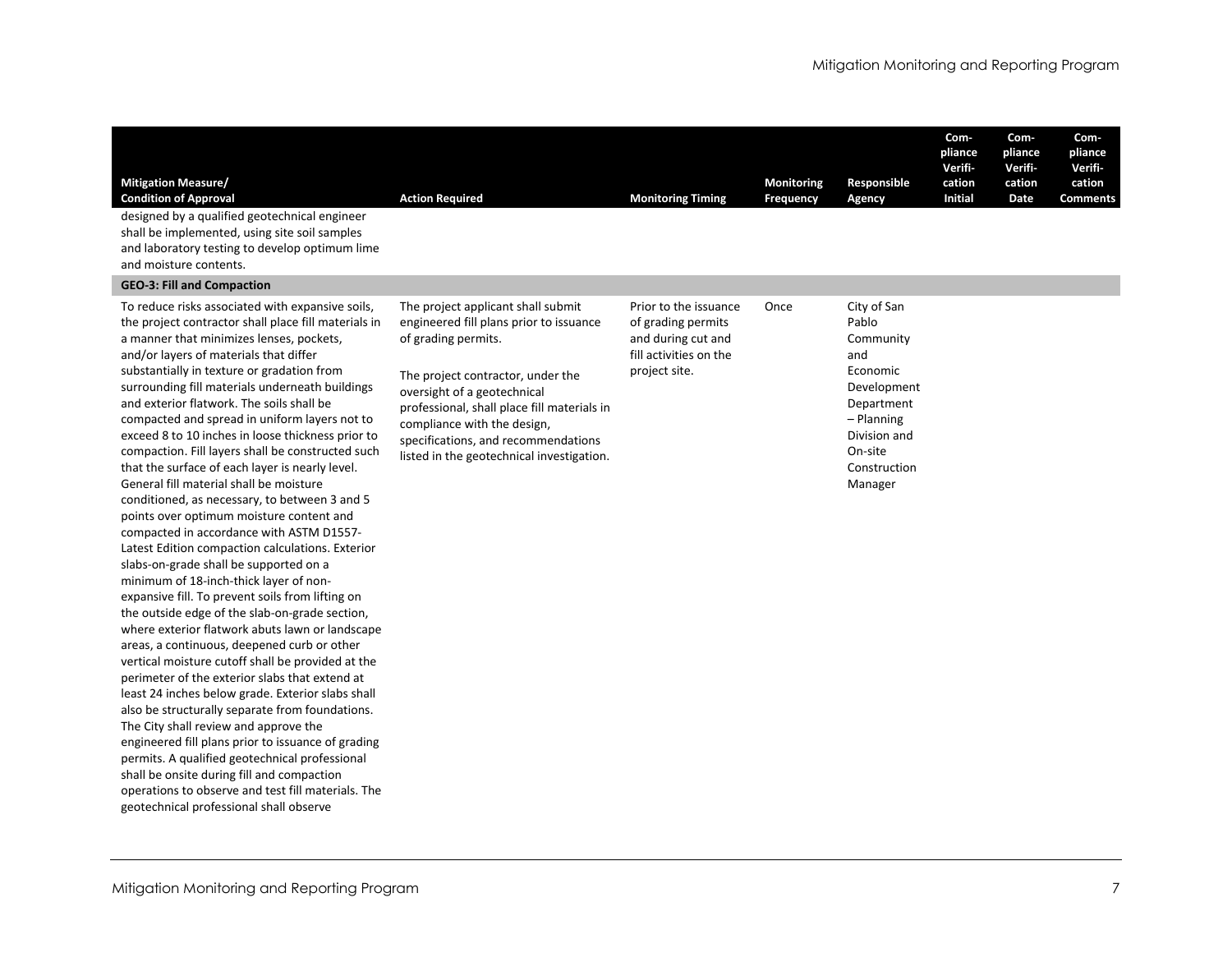| <b>Mitigation Measure/</b><br><b>Condition of Approval</b><br>compliance with the design, specifications, and<br>recommendations of the geotechnical<br>investigation and shall make design changes in<br>the event that subsurface conditions differ from<br>those anticipated prior to the start of<br>construction.                                                                                                                                                                                                                                                                                                                                                                                                                                                                                             | <b>Action Required</b>                                                                                                                                                                                                                                                                                                                              | <b>Monitoring Timing</b>                                                   | Monitoring<br>Frequency                                    | Responsible<br>Agency                                                                                                                                 | Com-<br>pliance<br>Verifi-<br>cation<br><b>Initial</b> | Com-<br>pliance<br>Verifi-<br>cation<br>Date | Com-<br>pliance<br>Verifi-<br>cation<br><b>Comments</b> |
|--------------------------------------------------------------------------------------------------------------------------------------------------------------------------------------------------------------------------------------------------------------------------------------------------------------------------------------------------------------------------------------------------------------------------------------------------------------------------------------------------------------------------------------------------------------------------------------------------------------------------------------------------------------------------------------------------------------------------------------------------------------------------------------------------------------------|-----------------------------------------------------------------------------------------------------------------------------------------------------------------------------------------------------------------------------------------------------------------------------------------------------------------------------------------------------|----------------------------------------------------------------------------|------------------------------------------------------------|-------------------------------------------------------------------------------------------------------------------------------------------------------|--------------------------------------------------------|----------------------------------------------|---------------------------------------------------------|
| GEO-4: Unanticipated Discovery of Paleontological Resources                                                                                                                                                                                                                                                                                                                                                                                                                                                                                                                                                                                                                                                                                                                                                        |                                                                                                                                                                                                                                                                                                                                                     |                                                                            |                                                            |                                                                                                                                                       |                                                        |                                              |                                                         |
| In the event an unanticipated fossil discovery is<br>made during the course of project development,<br>construction activity shall be halted within 50<br>feet of the fossil, and a qualified professional<br>paleontologist shall be notified and retained to<br>evaluate the discovery, determine its<br>significance, and determine if additional<br>mitigation or treatment is warranted. Work in<br>the area of the discovery will resume once the<br>find is properly documented and authorization<br>is given to resume construction work. Any<br>significant paleontological resources found<br>during construction monitoring shall be<br>prepared, identified, analyzed, and permanently<br>curated in an approved regional museum<br>repository under the oversight of the qualified<br>paleontologist. | In the event, an unanticipated fossil<br>discovery is made, construction activity<br>shall halt within 50 feet of the fossil.<br>and a qualified professional<br>paleontologist shall be notified and<br>retained to evaluate the discovery,<br>determine its significance, and<br>determine if additional mitigation or<br>treatment is warranted. | Review of<br>construction<br>monitoring activities<br>during construction. | Periodically<br>throughout<br>constructio<br>n activities. | City of San<br>Pablo<br>Community<br>and<br>Economic<br>Development<br>Department<br>- Planning<br>Division and<br>On-site<br>Construction<br>Manager |                                                        |                                              |                                                         |